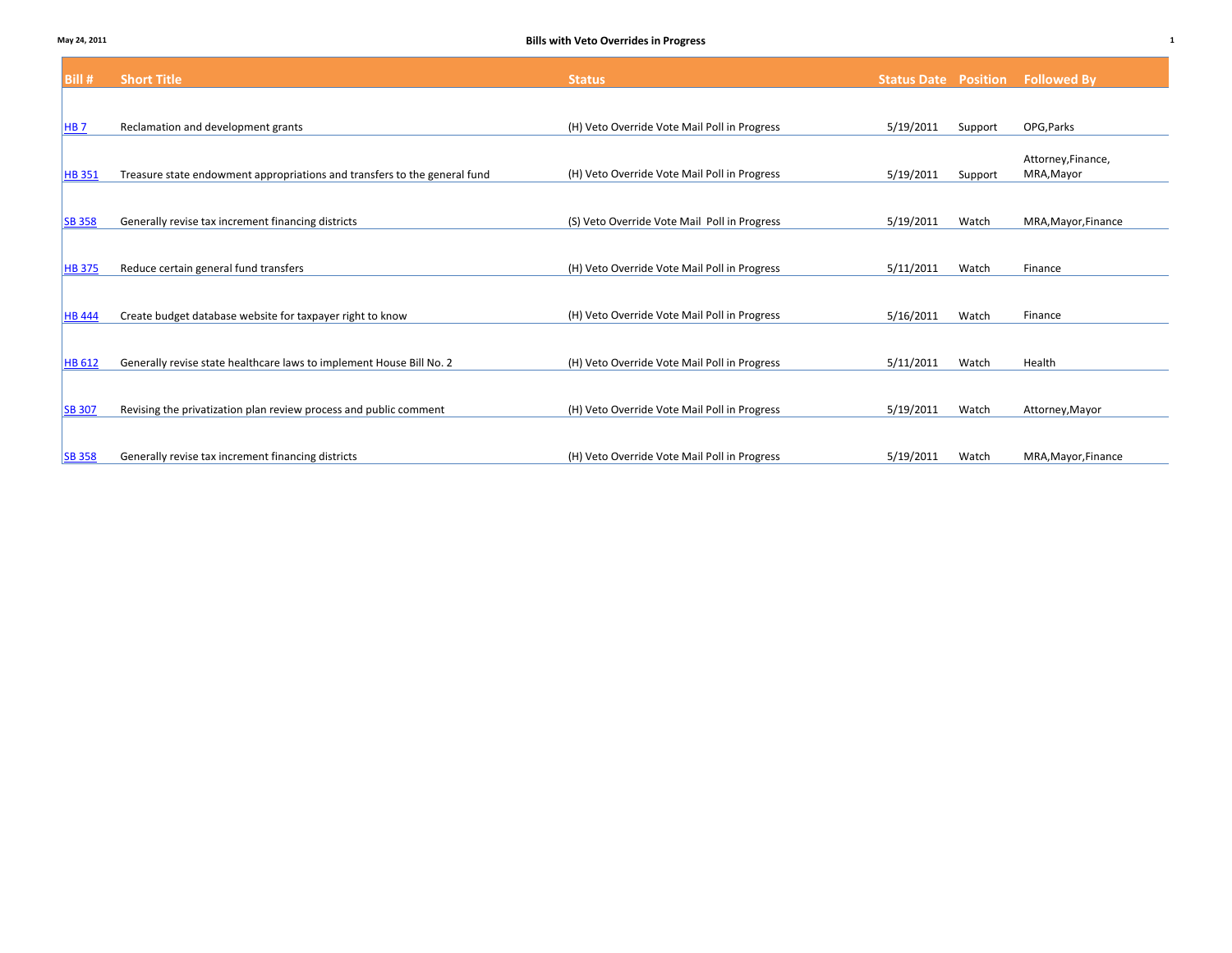Г

| Bill#            | <b>Short Title</b>                                                               | <b>Status</b>           | <b>Status Date Position</b> |         | <b>Followed By</b>                     |
|------------------|----------------------------------------------------------------------------------|-------------------------|-----------------------------|---------|----------------------------------------|
| <b>HB2</b>       | <b>General Appropriations Act</b>                                                | (H) Signed by Governor  | 5/12/2011 Watch             |         | Finance                                |
| <b>HB 8</b>      | Renewable resource bonds and loans                                               | (H) Signed by Governor  | 5/12/2011 Support           |         | Finance                                |
| <b>HB 10</b>     | Long-range information technology appropriations                                 | (H) Signed by Governor  | 5/12/2011                   | Support | IT,GIS                                 |
| <b>HB12</b>      | Provide one-year jurisdiction for misdemeanor DUI-BAC offenses                   | Chapter Number Assigned | 4/20/2011 Support           |         | Attorney, Police, Municipal Court      |
| <b>HB 19</b>     | Clarify that the Clean Indoor Air Act applies to smoking of medical marijuana    | Chapter Number Assigned | 3/16/2011                   | Support | Health, Attorney, Police               |
| <b>HB 21</b>     | Revise adjusted tax rate under extended property tax assistance program          | Chapter Number Assigned | 2/23/2011 Support           |         | Finance                                |
| <b>HB 24</b>     | Revise aquifer recharge and mitigation laws                                      | Chapter Number Assigned | 3/23/2011<br>Watch          |         | Health, Public Works, WWTP             |
| <b>HB 28</b>     | Revise requirements for septic mixing zones                                      | Chapter Number Assigned | 3/30/2011 Support           |         | Health, Attorney                       |
| <b>HB 52</b>     | Authorize municipal wastewater reuse                                             | Chapter Number Assigned | 3/30/2011<br>Support        |         | Public Works, WWTP, Health             |
| HB <sub>53</sub> | Consolidate state employee benefit plan requirements                             | Chapter Number Assigned | 3/25/2011<br>Watch          |         | HR                                     |
| HB 61            | Allow local jurisdictions to set lower speed limits on unpaved roads             | Chapter Number Assigned | 4/18/2011<br>Watch          |         | Attorney, Public Works, Police, Mayor  |
| HB <sub>62</sub> | Repeal procedures to challenge municipal sewer system rates                      | Chapter Number Assigned | 3/25/2011<br>Watch          |         | Finance, Mayor                         |
| <b>HB 65</b>     | Revise payment for court interpretation services                                 | Chapter Number Assigned | 3/23/2011<br>Watch          |         | <b>Municipal Court</b>                 |
| <b>HB 69</b>     | Revise jail penalties for DUI court participation                                | Chapter Number Assigned | 4/20/2011<br>Watch          |         | Attorney, Municipal Court, Police      |
| <b>HB76</b>      | Eliminate floodway obstruction removal fee assessed by DNRC                      | Chapter Number Assigned | 3/18/2011<br>Watch          |         | Attorney, MRA, OPG                     |
| <b>HB 80</b>     | Revise unemployment insurance law                                                | Chapter Number Assigned | 4/7/2011<br>Watch           |         | HR                                     |
| <b>HB 82</b>     | Require reporting of complaints on physician practices related to med marijuana  | Chapter Number Assigned | 4/7/2011<br>Watch           |         | Attorney, Health, Police               |
| <b>HB 84</b>     | Clarify Wage Payment Act - re: definitions - wage trust account                  | Chapter Number Assigned | 3/16/2011<br>Watch          |         | HR, Finance                            |
| <b>HB 95</b>     | Gen revise MT Human Rights Act-Indian preference-subpoenas-attorney fees         | Chapter Number Assigned | 4/18/2011<br>Watch          |         | HR                                     |
| <b>HB 96</b>     | Allow recovery of public defender costs in certain cases                         | Chapter Number Assigned | 3/23/2011<br>Watch          |         | Municipal Court, Attorney              |
| <b>HB 98</b>     | Direct proceeds from sale of state parks; deposit in state parks spec. rev. fund | Chapter Number Assigned | 3/25/2011<br>Watch          |         | Parks                                  |
| <b>HB 99</b>     | Generally revise laws relating to absentee ballots and mail ballots              | Chapter Number Assigned | 4/1/2011<br>Watch           |         | <b>City Clerk</b>                      |
| <b>HB 101</b>    | Revise sewer and water district finance laws and water authority laws            | Chapter Number Assigned | 3/16/2011<br>Watch          |         | Attorney, Finance, Public Works, WWTP  |
| <b>HB 102</b>    | Revise probationary driver's license provisions for DUI court participation      | Chapter Number Assigned | 4/8/2011<br>Watch           |         | Attorney, Municipal Court, Police      |
| <b>HB 106</b>    | Provide for a 24-7 sobriety project for impaired driving offenders               | Chapter Number Assigned | 5/6/2011<br>Watch           |         | Attorney, Police                       |
| <b>HB 110</b>    | Generally revise workers' compensation laws                                      | Chapter Number Assigned | 4/8/2011                    | Oppose  | HR                                     |
| <b>HB 114</b>    | Amend Montana crime victims compensation act                                     | Chapter Number Assigned | 3/23/2011<br>Watch          |         | Attorney, OPG, Police                  |
| <b>HB 117</b>    | Require collection of DNA samples from offenders under interstate compact        | Chapter Number Assigned | 4/7/2011<br>Watch           |         | Attorney, Police                       |
| <b>HB 120</b>    | Provide for audio minutes as official minutes                                    | Chapter Number Assigned | Watch<br>3/25/2011          |         | City Clerk                             |
| <b>HB 122</b>    | Provide for benefit and funding changes to public employees retirement system    | (H) Signed by Governor  | 5/12/2011<br>Watch          |         | HR, Finance, Police                    |
| <b>HB 123</b>    | Revise county and school district budgeting timelines                            | Chapter Number Assigned | 4/8/2011<br>Watch           |         | Finance, Mayor, City Council, Weiner   |
| <b>HB 126</b>    | Amend youth court act to clarify sentencing authority                            | Chapter Number Assigned | Watch<br>3/30/2011          |         | Municipal Court, OPG, Police, Attorney |
| <b>HB 133</b>    | Provide for court orders, fines, liens for noncompliance with noxious weed laws  | Chapter Number Assigned | 5/6/2011<br>Watch           |         | Public Works, Parks                    |
| <b>HB 156</b>    | Increase the rate of payment of interment allowance and headstone                | Chapter Number Assigned | 3/23/2011                   | Support | Cemetery                               |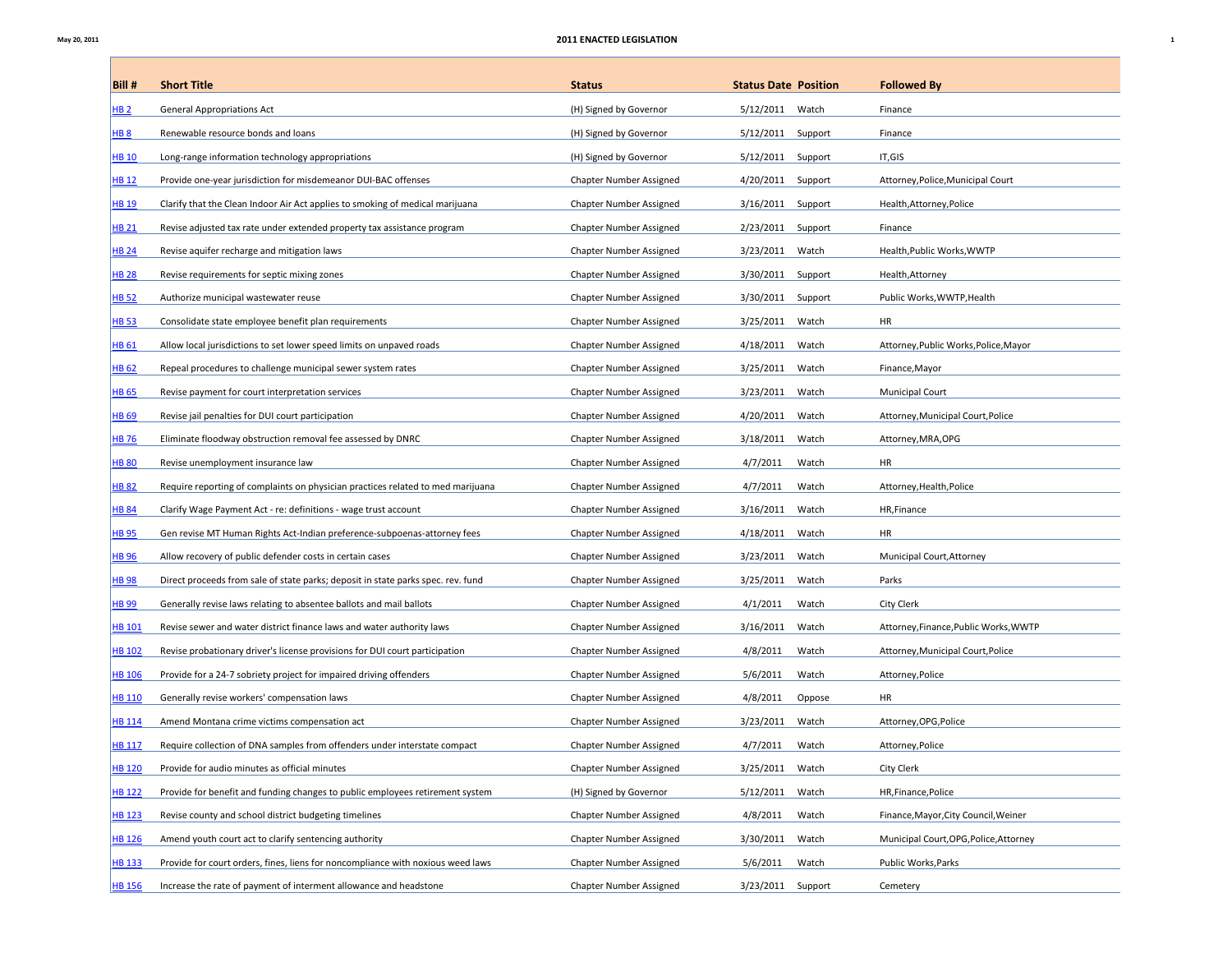Г

| Bill #        | <b>Short Title</b>                                                               | <b>Status</b>               | <b>Status Date Position</b> |                          | <b>Followed By</b>                     |
|---------------|----------------------------------------------------------------------------------|-----------------------------|-----------------------------|--------------------------|----------------------------------------|
| <b>HB 181</b> | Allow condo unit to be individually counted towards municipal zoning protest     | Chapter Number Assigned     | 3/30/2011                   | Watch                    | OPG, Attorney                          |
| <b>HB 182</b> | Revise bond requirements for public schools and local governments                | Chapter Number Assigned     | 3/18/2011                   | Support                  | Finance, Mayor, Attorney               |
| <b>HB 185</b> | Ban synthetic marijuana                                                          | Chapter Number Assigned     | 4/8/2011                    | Support                  | Attorney, Police                       |
| <b>HB 187</b> | Provide for Montana-made wooden products in highway and road specs               | Chapter Number Assigned     | 4/15/2011                   | Watch                    | Public Works                           |
| <b>HB 195</b> | Revise driver's license format to include resident address                       | Chapter Number Assigned     | 4/15/2011                   | Watch                    | Attorney, Police                       |
| <b>HB 198</b> | Generally revise eminent domain laws                                             | Chapter Number Assigned     | 5/6/2011                    | Watch                    | Attorney, Mayor, Finance, Public Works |
| <b>HB 213</b> | Allow operation of electric transportation vehicles by persons with disabilities | Chapter Number Assigned     | 4/18/2011                   | Support                  | Attorney, Police                       |
| <b>HB 216</b> | Allow students with learners' permits to drive alone in certain circumstances    | Chapter Number Assigned     | 4/21/2011                   | Watch                    | Attorney, Police                       |
| <b>HB 229</b> | Revise laws pertaining to commercial vehicles                                    | Chapter Number Assigned     | 4/7/2011                    | Watch                    | Attorney                               |
| <b>HB 259</b> | Revise motor vehicle laws regarding intersections                                | Chapter Number Assigned     | 4/1/2011                    | Watch                    | Attorney, Police                       |
| HB 319        | Require contractors to list special fuel users' permit on bids for govt projects | Chapter Number Assigned     | 4/7/2011                    | Watch                    | Public Works, Parks, City Clerk        |
| <b>HB334</b>  | Generally revise workers' compensation                                           | Chapter Number Assigned     | 4/12/2011                   | Watch                    | HR                                     |
| <b>HB338</b>  | Revise the document standards law                                                | Chapter Number Assigned     | 4/7/2011                    | Watch                    | City Clerk                             |
| <b>HB352</b>  | Revise laws relating to water quality standards and provide alternatives         | Chapter Number Assigned     | 4/18/2011                   | Oppose                   | Health                                 |
| <b>HB359</b>  | Revise workers' compensation law on settlements & lump-sum payments              | Chapter Number Assigned     | 3/23/2011                   | Watch                    | HR, Finance                            |
| <b>HB367</b>  | Revise motor vehicle laws                                                        | Chapter Number Assigned     | 3/25/2011                   | Oppose                   | Attorney, Police                       |
| <b>HB 370</b> | Increase motor vehicle fee for state parks and Virginia & Nevada Cities          | Chapter Number Assigned     | 5/6/2011                    | Support                  | Parks                                  |
| <b>HB374</b>  | Implement the Uniform Power of Attorney model law                                | Chapter Number Assigned     | 4/1/2011                    | Watch                    | Attorney                               |
| <b>HB380</b>  | Revise laws related to water and waste water systems and districts               | Chapter Number Assigned     | 4/18/2011                   | Watch                    | Public Works, Health                   |
| <b>HB391</b>  | Prohibit local initiative from establishing priority of enforcement of state law | Chapter Number Assigned     | 4/8/2011                    | Oppose                   | Attorney, Municipal Court, Police      |
| <b>HB399</b>  | Allow transfer of salvage title work without notary signature                    | Chapter Number Assigned     | 3/25/2011                   | Watch                    | Attorney                               |
| <b>HB403</b>  | Revise cluster development law                                                   | Chapter Number Assigned     | 4/7/2011                    | Support                  | Attorney, OPG                          |
| <b>HB426</b>  | Revise incorporation laws to coincide with annexation laws                       | Chapter Number Assigned     | 3/30/2011                   | Watch                    | Attorney, Public Works, Mayor          |
| <b>HB 460</b> | Revise unit ownership act to exclude townhouses                                  | (H) Signed by Governor      | 5/12/2011                   | Watch                    | Attorney, OPG                          |
| <b>HB477</b>  | Revise lodging facility use tax allocation to Montana historical society         | Chapter Number Assigned     | 5/9/2011                    | Watch                    | Finance, City Clerk                    |
| <b>HB480</b>  | Revise laws relating to justice's court                                          | Chapter Number Assigned     | 4/14/2011                   | Watch                    | Attorney, Municpal Court               |
| <b>HB495</b>  | Revise statutory appropriations and local government entitlement share payments  | (H) Transmitted to Governor | 5/2/2011                    | Oppose                   | Finance, Mayor                         |
| <b>HB 522</b> | Extend approval of subdivision application to mutually agreed upon time.         | Chapter Number Assigned     |                             | 4/21/2011 Support/Modify | OPG                                    |
| <b>HB 525</b> | Revise business and professional licensing laws to provide termination review    | Chapter Number Assigned     | 5/6/2011                    | Watch                    | Finance                                |
| <b>HB 538</b> | Providing for sale of bonds at public or private sale                            | Chapter Number Assigned     | 4/21/2011                   | Support                  | Finance, Mayor                         |
| <b>HB 548</b> | Revising 46-18-203 regarding revocation of a suspended or deferred sentence      | Chapter Number Assigned     | 4/20/2011                   | Watch                    | Attorney, Municipal Court              |
| <b>HB 552</b> | Provide workers' comp to volunteer firefighters and EMS workers                  | Chapter Number Assigned     | 4/21/2011                   | Watch                    | HR, Fire                               |
| <b>HB 560</b> | Increase public involvement in urban renewal areas                               | (H) Signed by Governor      | 5/12/2011                   | Oppose                   | MRA, Mayor, Finance                    |
| <b>HB 561</b> | Revise terminology and criteria for factors in urban renewal districts           | (H) Signed by Governor      | 5/12/2011 Oppose            |                          | MRA, Mayor, Finance                    |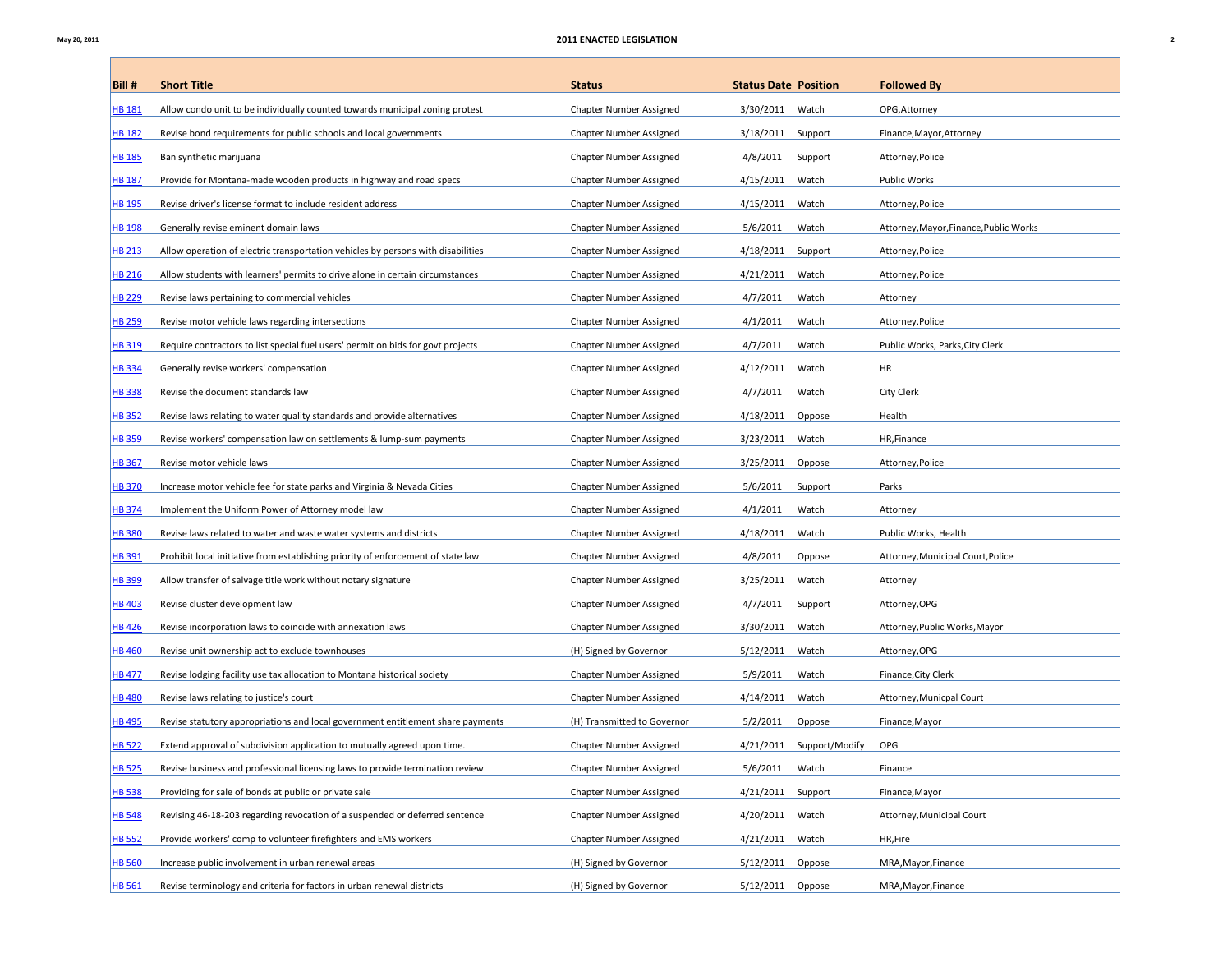$\mathbb{R}^n$ 

| Bill#           | <b>Short Title</b>                                                               | <b>Status</b>                     | <b>Status Date Position</b> |           | <b>Followed By</b>                        |
|-----------------|----------------------------------------------------------------------------------|-----------------------------------|-----------------------------|-----------|-------------------------------------------|
| <b>HB 562</b>   | Require notification of local governments and schools of urban renewal district  | (H) Signed by Governor            | 5/12/2011                   | Oppose    | MRA, Mayor, Finance                       |
| <b>HB 575</b>   | Generally revise annexation laws                                                 | Chapter Number Assigned           | 4/15/2011                   | Oppose    | Attorney, OPG, Fire, Public Works         |
| <b>HB 594</b>   | Require a recycled content in state contracts and highway construction           | Chapter Number Assigned           | 4/8/2011                    | Watch     | Public Works                              |
| <b>HB 602</b>   | Require interim study of exempt water wells                                      | Chapter Number Assigned           | 4/21/2011                   | Watch     | Health, Parks                             |
| <b>HB 611</b>   | Generally revise use of accounts to implement House Bill No. 2                   | Chapter Number Assigned           | 5/6/2011                    | Watch     | Finance                                   |
| <b>HB 641</b>   | Review tax expenditures                                                          | (H) Signed by Governor            | 5/12/2011                   | undecided | Finance, Mayor                            |
| <b>HB 642</b>   | Create select committee on efficiency in government--members--duties             | (H) Signed by Governor            | 5/12/2011                   | undecided | Finance, Mayor                            |
| <b>HJ 5</b>     | Establish Montanan's with Developmental Disabilities Appreciation Week           | (H) Filed with Secretary of State | 3/10/2011                   | Support   | HR                                        |
| HJ 13           | Interim study of state income tax and sales tax                                  | (H) Filed with Secretary of State | 5/2/2011                    | Watch     | Mayor, Finance                            |
| HJ 38           | Interim study of local fire protection, firefighters, and EMTs                   | (H) Filed with Secretary of State | 5/2/2011                    | Undecided |                                           |
| HJ 39           | Interim study of subdivision rent or lease exemption                             | (H) Filed with Secretary of State | 5/2/2011                    | Undecided |                                           |
| SB <sub>1</sub> | Amend assessment of rural SIDs and SIDs with parcel increases                    | Chapter Number Assigned           | 4/29/2011                   | Watch     | Finance                                   |
| <b>SB 12</b>    | Repeal obsolete business equipment property tax reimbursement                    | Chapter Number Assigned           | 4/1/2011                    | Watch     | Finance, Mayor                            |
| <b>SB 15</b>    | Create misdemeanor crime of aggravated DUI                                       | Chapter Number Assigned           | 4/28/2011                   | Watch     | Attorney, Municipal Court, Police         |
| <b>SB 21</b>    | Court dismissal of case with no action                                           | Chapter Number Assigned           | 3/16/2011                   | Watch     | Attorney, Municipal Court, Police         |
| <b>SB 26</b>    | Require notice that violation of temporary order of protection is criminal       | Chapter Number Assigned           | 3/23/2011                   | Watch     | Attorney, Municipal Court                 |
| <b>SB 30</b>    | Revise laws on fiscal requirements under CECRA                                   | Chapter Number Assigned           | 4/21/2011                   | Watch     | Finance, Health                           |
| <b>SB 36</b>    | Revise court costs and attorney fees in water cases                              | Chapter Number Assigned           | 5/9/2011                    | Watch     | Municipal Court, Attorney                 |
| <b>SB42</b>     | Authorize warrants to obtain blood or breath test in DUI cases                   | Chapter Number Assigned           | 4/28/2011                   | Watch     | Attorney, Police                          |
| <b>SB 62</b>    | Eliminate PSC's ability to assign customers to electricity buying cooperatives   | Chapter Number Assigned           | 3/16/2011                   | Oppose    | City Council, Conservation Committee, OPG |
| <b>SB 68</b>    | Clarify duty of driver in accident to remain at the scene                        | Chapter Number Assigned           | 4/20/2011                   | Watch     | Police                                    |
| <b>SB 76</b>    | Provide parole for those sentenced to custody of DPHHS and in state facility     | Chapter Number Assigned           | 4/14/2011                   | Watch     | Attorney, Police                          |
| <b>SB 87</b>    | Allow principal forgiveness for drinking water and wastewater revolving loans    | Chapter Number Assigned           | 4/29/2011                   | Support   | Public Works, WWTP                        |
| <b>SB 89</b>    | Reduce DEQ and local sanitation review times                                     | Chapter Number Assigned           | 4/18/2011                   | Oppose    | Public Works, WWTP, Health                |
| <b>SB 125</b>   | Prohibit state gov't from administering fed health insurance purchase regmnt     | (S) Signed by Governor            | 5/13/2011                   | Oppose    | HR, Finance                               |
| <b>SB 140</b>   | Revise motor carrier laws                                                        | Chapter Number Assigned           | 4/18/2011                   | Watch     | Attorney                                  |
| <b>SB 149</b>   | Provide for a crime of predatory loitering for previously convicted sex offender | Chapter Number Assigned           | 4/22/2011                   | Watch     | Attorney, Police                          |
| <b>SB 152</b>   | Increase the penalty for sexual assault for second and subsequent offenses       | Chapter Number Assigned           | 3/23/2011                   | Watch     | Attorney                                  |
| <b>SB 173</b>   | Revise laws regarding shooting ranges                                            | Chapter Number Assigned           | 4/29/2011                   | Watch     | Attorney, Police                          |
| <b>SB 180</b>   | Substitute term criminal mischief damage for damage to rental property           | Chapter Number Assigned           | 4/18/2011                   | Watch     | Attorney                                  |
| <b>SB 187</b>   | Generally revise public defender laws                                            | Chapter Number Assigned           | 5/6/2011                    | Watch     | Attorney                                  |
| <b>SB 219</b>   | Revise laws relating to property tax protest                                     | Chapter Number Assigned           | 4/21/2011                   | Watch     | Finance                                   |
| <b>SB 221</b>   | Provide waiver for accountable care organizations in HMO laws                    | Chapter Number Assigned           | 5/6/2011                    | Watch     | Health, HR                                |
| <b>SB 222</b>   | Revise qualifications for firefighters                                           | Chapter Number Assigned           | 4/12/2011                   | Watch     | Fire, HR                                  |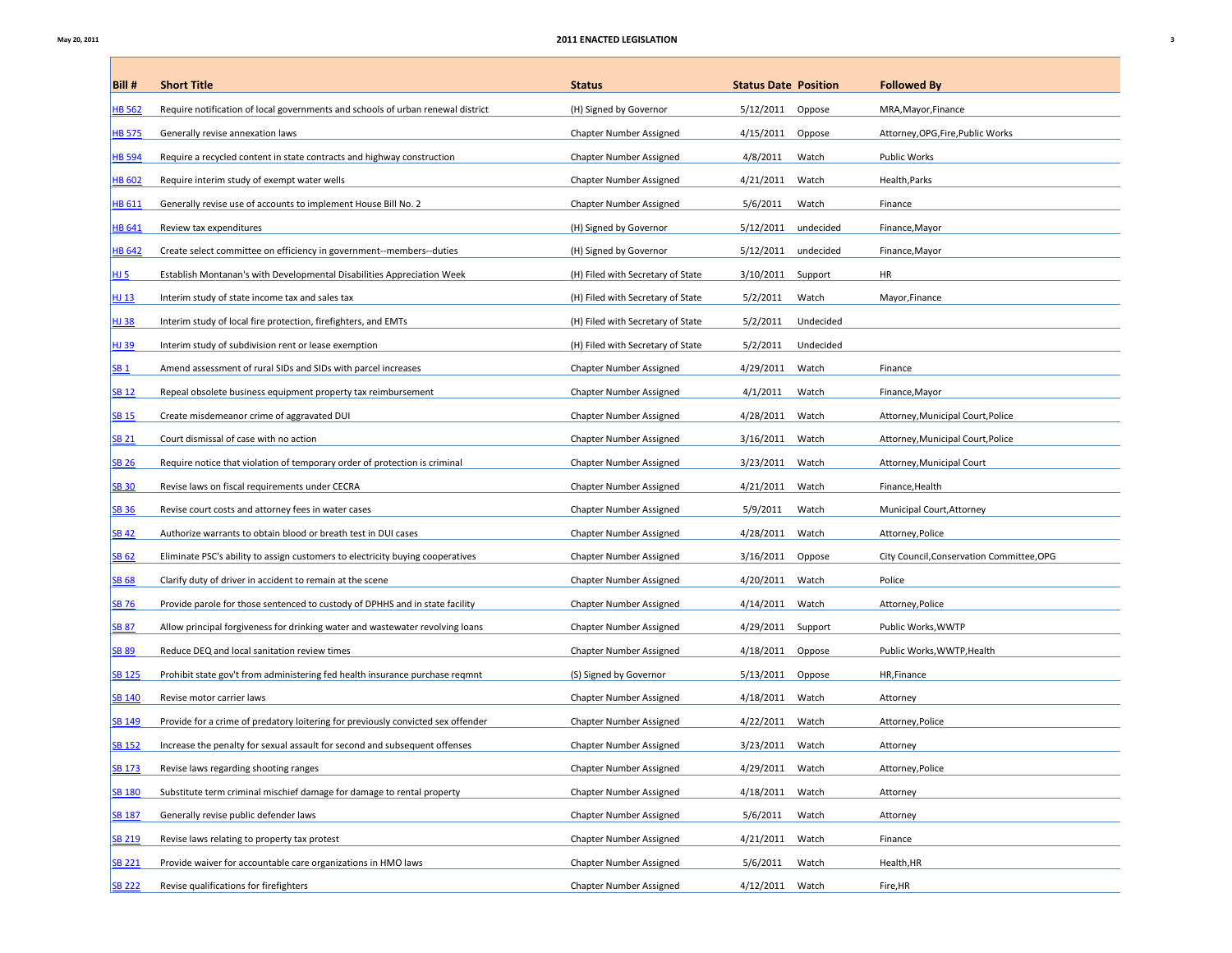Г

| Bill#         | <b>Short Title</b>                                                              | <b>Status</b>                     | <b>Status Date Position</b> | <b>Followed By</b>                                 |
|---------------|---------------------------------------------------------------------------------|-----------------------------------|-----------------------------|----------------------------------------------------|
| <b>SB 233</b> | Generally revise environmental impact laws                                      | (S) Transmitted to Governor       | 5/2/2011<br>Watch           | Public Works, Parks, Health                        |
| <b>SB 234</b> | Generally revise municipal solid waste services                                 | Chapter Number Assigned           | 4/29/2011<br>Watch          | <b>Public Works</b>                                |
| <b>SB 236</b> | Revise solid waste laws related to local government                             | Chapter Number Assigned           | 4/15/2011<br>Watch          | Public Works                                       |
| <b>SB 238</b> | Increase jurisdictional limit for justice, city, and small claims courts        | Chapter Number Assigned           | 4/28/2011<br>Oppose         | Attorney, Municipal Court                          |
| <b>SB 248</b> | Allow five member county tax appeal board                                       | Chapter Number Assigned           | 4/15/2011<br>Watch          | Finance                                            |
| <b>SB 265</b> | Reduce property taxes on new construction for use of gray water systems         | (S) Signed by Governor            | 5/13/2011<br>Oppose         | Finance, Health, Building Inspection, Public Works |
| <b>SB 266</b> | Revise local coal tax gross proceeds tax abatement                              | (S) Signed by Governor            | 5/13/2011<br>Watch          | Finance                                            |
| <b>SB 275</b> | Revise laws relating to public cemeteries                                       | Chapter Number Assigned           | 4/15/2011<br>Support        | Cemetery                                           |
| <b>SB 279</b> | Allow legislators and security w/permit to carry weapon into Capitol            | (S) Signed by Governor            | 5/12/2011<br>Watch          | Attorney, Police                                   |
| <b>SB 288</b> | Provide administrative appeal for special district assessments                  | Chapter Number Assigned           | 4/21/2011<br>Watch          | Mayor, Finance                                     |
| <b>SB 289</b> | Increasing amount of liquor a microdistillery may sell a retail customer        | Chapter Number Assigned           | 3/25/2011<br>Watch          | Attorney                                           |
| <b>SB 290</b> | Exclude independent contractor as employee under Human Rights Act               | Chapter Number Assigned           | 4/15/2011<br>Watch          | Attorney, HR                                       |
| <b>SB 294</b> | Revise workforce training grant program                                         | Chapter Number Assigned           | Watch<br>5/6/2011           | HR                                                 |
| <b>SB 295</b> | Revise manner of appraising certain property for tax purposes                   | (S) Transmitted to Governor       | 5/2/2011<br>Watch           | Finance                                            |
| <b>SB 298</b> | Revise land use laws regarding wildland urban interface                         | (S) Signed by Governor            | 5/13/2011<br>Watch          | Fire, OPG                                          |
| <b>SB 304</b> | Generally revise dependency and neglect laws                                    | Chapter Number Assigned           | 4/18/2011<br>Watch          | Attorney                                           |
| <b>SB 305</b> | Revise energy policy                                                            | (S) Signed by Governor            | 5/12/2011<br>Watch          | Health, OPG                                        |
| SB 319        | Generally revise transportation laws on child safety restraints                 | Chapter Number Assigned           | 4/27/2011<br>Watch          | Attorney, Police                                   |
| <b>SB 335</b> | Revise laws related to stale-dated warrants                                     | Chapter Number Assigned           | 3/25/2011<br>Oppose         | Finance                                            |
| <b>SB 340</b> | Clarifying the enforcement of laws related to fire hazard reduction             | Chapter Number Assigned           | 4/29/2011<br>Watch          | Fire                                               |
| <b>SB 342</b> | Define misconduct for unemployment insurance laws                               | Chapter Number Assigned           | Watch<br>3/30/2011          | <b>HR</b>                                          |
| <b>SB 347</b> | Revise the private property assessment act                                      | Chapter Number Assigned           | 4/28/2011<br>Oppose         | Finance                                            |
| <b>SB 352</b> | Allow adverse driving record use in setting auto insurance risk classifications | Chapter Number Assigned           | Watch<br>4/20/2011          | Attorney, Police                                   |
| <b>SB 367</b> | Establish nutrient standards variances                                          | Chapter Number Assigned           | 4/21/2011<br>Watch          | Public Works, Health                               |
| <b>SB 372</b> | Lower business equipment tax -- phase more reduction on state economic growth   | (S) Signed by Governor            | 5/13/2011<br>Watch          | Finance, Mayor                                     |
| <b>SB 376</b> | Revise local government laws to expand maturity date limitations on investments | Chapter Number Assigned           | 4/29/2011<br>Support        | Finance                                            |
| <b>SB 418</b> | Referendum to prohibit health insurance purchase requirement                    | Chapter Number Assigned           | 5/4/2011<br>Undecided       | HR, Finance                                        |
| <b>SB 420</b> | Revise local government audit laws                                              | Chapter Number Assigned           | 4/28/2011<br>undecided      | Finance, Mayor                                     |
| <b>SB 423</b> | Generally revise laws relating to use of marijuana                              | (S) Transmitted to Governor       | 5/3/2011<br>Watch           | Mayor, Attorney, Police                            |
| SJ 10         | Resolution urging Congress to prvent EPA from regulating greenhouse gases       | (S) Filed with Secretary of State | 4/6/2011<br>Watch           | OPG, Health                                        |
| <b>SJ 17</b>  | Interim study of valuing centerally assessed property for tax purposes          | (S) Filed with Secretary of State | 4/26/2011<br>Undecided      | Finance, Mayor                                     |
| <b>SJ 23</b>  | Interim study on exemption of nonprofits from property taxes                    | (S) Filed with Secretary of State | 5/4/2011<br>Undecided       | Finance, Mayor                                     |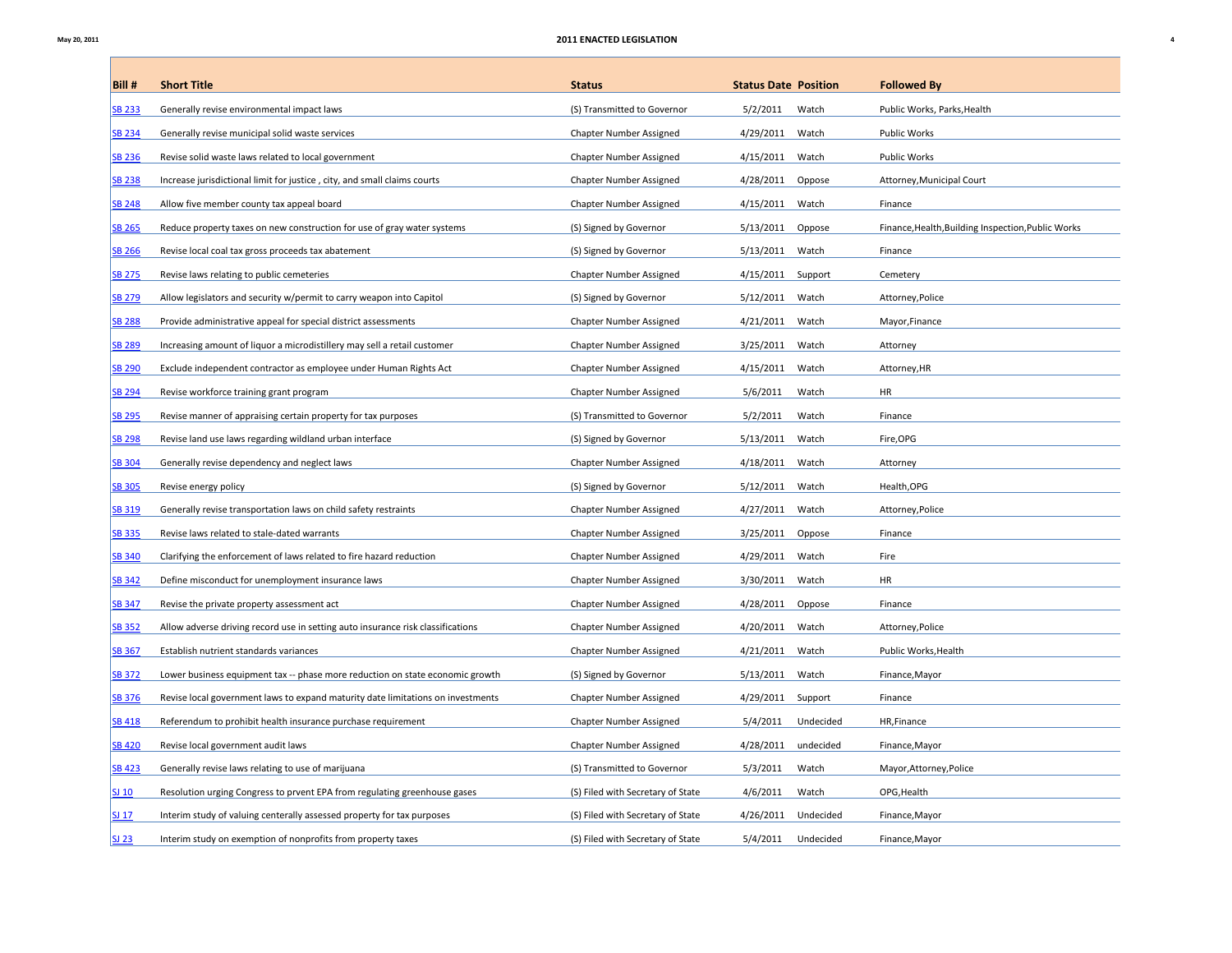| Bill #       | <b>Short Title</b>                                                                  | <b>Status</b>                    | <b>Status Date Position</b> |         | <b>Followed By</b>                            |
|--------------|-------------------------------------------------------------------------------------|----------------------------------|-----------------------------|---------|-----------------------------------------------|
| HB 11        | Treasure state endowment program and transfers of money to the general fund         | (H) Died in Process *            | 4/28/2011                   | Watch   | Finance, OPG                                  |
| <b>HB 14</b> | Eliminate 5-year look back in misdemeanor DUI-BAC cases                             | (S) Died in Standing Committee * | 4/28/2011                   | Support | Attorney, Police                              |
| HB 18        | Vehicular homicide under the influence - minor prosecuted as adult                  | (S) Died in Standing Committee * | 4/28/2011                   | Support | Attorney, Police                              |
| HB 20        | Authorize county social host liability ordinances                                   | (S) Died in Standing Committee * | 4/28/2011                   | Support | Attorney, Police, City<br>Council, Strohmaier |
| <b>HB 26</b> | Clarify the provisions of the entitlement share payment program                     | (H) Died in Standing Committee * | 4/28/2011                   | Watch   | Finance, OPG, MRA                             |
| <b>HB 46</b> | Revise and clarify the realty transfer act                                          | (H) Died in Standing Committee * | 4/28/2011                   | Watch   | Attorney                                      |
| <b>HB 56</b> | Generally revise local government entitlement share calculation                     | (H) Died in Standing Committee * | 4/28/2011                   | Watch   | Finance, Mayor, MRA                           |
| <b>HB 59</b> | Revise renewable portfolio standard to include hydropower expansions                | (H) Vetoed by Governor *         | 4/28/2011                   | Oppose  | City Council, Conservation<br>Committee       |
| HB 68        | Revise Medical Marijuana Act and create regulatory structure for industry           | (H) Died in Standing Committee * | 4/28/2011                   | Support | Attorney, Police, HR                          |
|              | HB 146 Increasing penalties for DUI                                                 | (H) Died in Standing Committee * | 4/28/2011                   | Support | Attorney, Police                              |
|              | HB 152 Revise proof of residency and identity requirements for voting               | (H) Vetoed by Governor *         | 5/5/2011                    | Oppose  | City Clerk                                    |
|              | HB 161 Repeal medical marijuana law                                                 | (H) Vetoed by Governor *         | 4/13/2011                   | Oppose  | Mayor, City Council, Attorney, Police         |
|              | HB 167 Criminalize offense involving death to an unborn child                       | (H) Vetoed by Governor *         | 5/6/2011                    | Watch   | Attorney, Police                              |
|              | HB 174 Repeal prohibition on firearm sound reduction devices in field               | (H) Died in Process *            | 4/28/2011                   | Watch   | Police                                        |
|              | HB 175 Submit repeal of Montana Medical Marijuana Act to voters of Montana          | (S) Died in Standing Committee * | 4/28/2011                   | Watch   | Police, Attorney                              |
|              | HB 180 Revise close of voter registration                                           | (H) Vetoed by Governor *         | 4/13/2011                   | Oppose  | City Council, City Clerk                      |
|              | HB 184 Healthcare tax credits for individuals and out-of-pocket expenses            | (S) Died in Standing Committee * | 4/28/2011                   | Watch   | Finance, HR                                   |
|              | HB 186 Continue allocation to Worksafe Montana thru assessment on work comp insurer | (H) Vetoed by Governor *         | 5/6/2011                    | Watch   | HR                                            |
|              | HB 192 Adjust exempt retirement amounts for individual income tax                   | (H) Died in Standing Committee * | 4/28/2011                   | Support | HR, Finance                                   |
|              | HB 203 Allow evidence of other crimes in prosecution of sexual offenses             | (S) Died in Standing Committee * | 4/28/2011                   | Watch   | Attorney, Police                              |
|              | HB 206 Constitutional amendment on freedom to choose health care coverage           | (S) Died in Process *            | 4/28/2011                   | Oppose  | HR, Finance                                   |
|              | HB 211 Revise laws relating to municipal general obligation bonds                   | (S) Died in Process *            | 4/28/2011                   | Support | Finance                                       |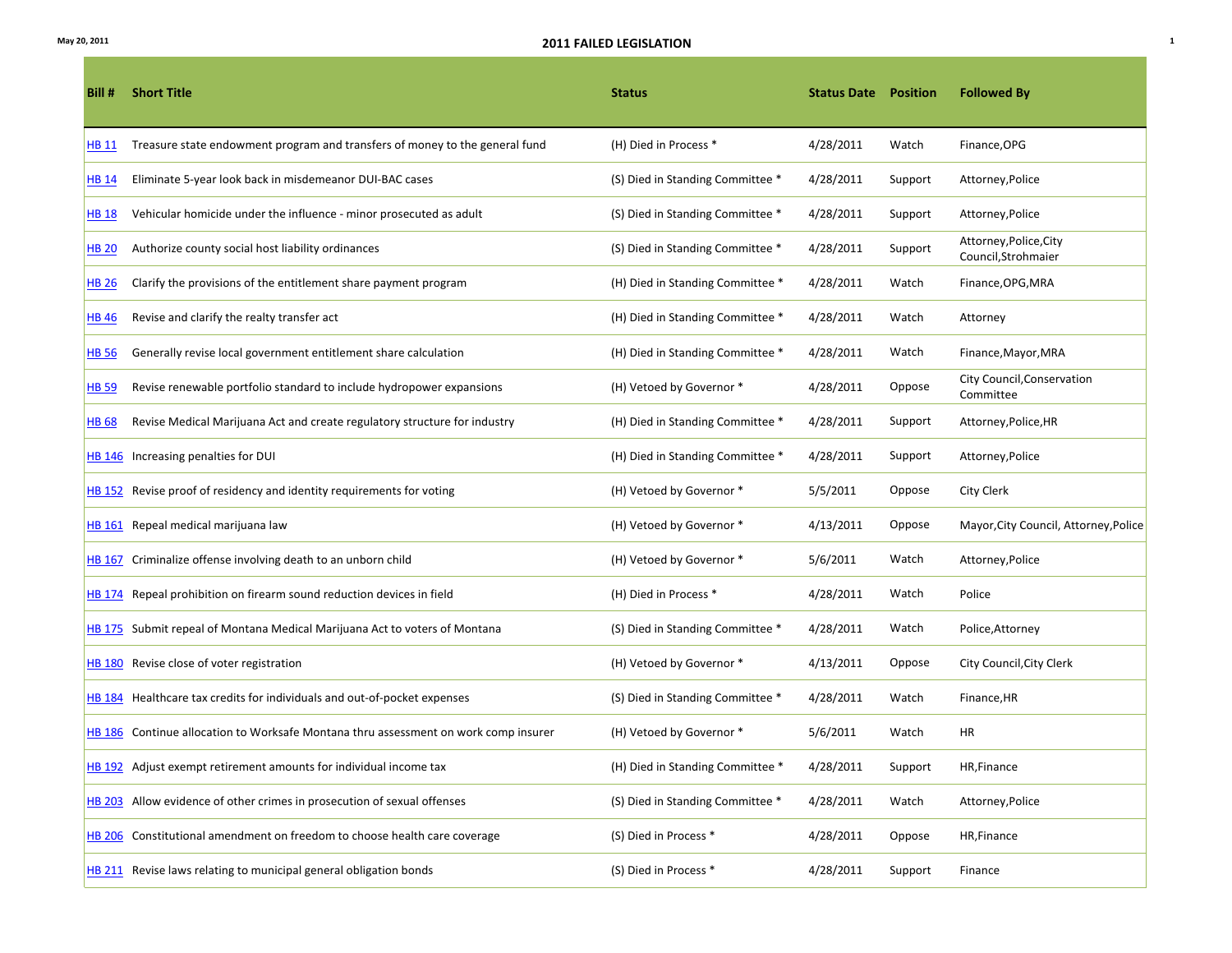| Bill # | <b>Short Title</b>                                                                      | <b>Status</b>                                   | <b>Status Date Position</b> |         | <b>Followed By</b>                                   |
|--------|-----------------------------------------------------------------------------------------|-------------------------------------------------|-----------------------------|---------|------------------------------------------------------|
|        | HB 223 Replace residential property tax assistance with property tax circuit breaker    | (H) Died in Standing Committee *                | 4/28/2011                   | Watch   | Finance, Mayor                                       |
|        | HB 231 Repeal requirements for municipalities to hire career paid firefighters          | (S) Died in Standing Committee *                | 4/28/2011                   | Oppose  | Fire                                                 |
|        | HB 292 Constitutional referendum amending right to a clean and healthful environment    | (S) Died in Process *                           | 4/28/2011                   | Oppose  | City Council                                         |
|        | HB 299 Provide that third DUI is a felony                                               | (H) Died in Standing Committee *                | 4/28/2011                   | Support | Attorney, Police                                     |
|        | HB 306 Eliminate requirement for notary public to keep and maintain a journal           | (H) Vetoed by Governor *                        | 4/29/2011                   | Watch   | Attorney, City Clerk                                 |
|        | HB 307 Prohibit building codes from requiring some mandatory sprinkler systems          | (S) Veto Override Motion Failed in<br>Senate *  | 4/26/2011                   | Oppose  | Attorney, Building<br>Inspection, Fire, Public Works |
|        | HB 308 Constitutional amendment for property tax valuation on acquisition value         | (H) Died in Standing Committee *                | 4/28/2011                   | Oppose  | Attorney, Finance, Mayor                             |
|        | HB 309 Clarify prohibition on recreational access to ditches                            | (S) Died in Standing Committee *                | 4/28/2011                   | Modify  | Parks                                                |
|        | HB 312 Provide for an interstate compact related to health care freedom                 | (S) Died in Standing Committee *                | 4/28/2011                   | Watch   | HR                                                   |
|        | <b>HB 316</b> Redistribute certain revenue and income to state general fund             | (H) Vetoed by Governor *                        | 5/5/2011                    | Oppose  | Attorney, Finance, Mayor                             |
|        | HB 317 Sunset statutory appropriations over certain periods                             | (H) Vetoed by Governor *                        | 5/10/2011                   | Oppose  | Attorney, Finance, Mayor, MRA                        |
|        | HB 325 Eliminate class 8 business equipment property tax                                | (H) Died in Standing Committee *                | 4/28/2011                   | Watch   | Finance, Mayor                                       |
|        | HB 340 Require reappraisal of certain property annually                                 | (H) Died in Standing Committee *                | 4/28/2011                   | Watch   | Finance                                              |
|        | HB 343 Partial zero-based budgeting for state agency budgets                            | (S) Died in Standing Committee *                | 4/28/2011                   | Watch   | Finance                                              |
|        | HB 344 Prohibit favoritism between for-profit and nonprofit corps in state contracts    | (S) Died in Standing Committee *                | 4/28/2011                   | Oppose  | Mayor, City Council                                  |
|        | HB 354 Residential landlord tenant law - eliminate carbon monoxide detector requirement | (S) Died in Standing Committee *                | 4/28/2011                   | Oppose  | Fire                                                 |
|        | HB 357 Provide tax credit for employer contribution to employee health savings account  | (S) Died in Standing Committee *                | 4/28/2011                   | Watch   | HR, Finance                                          |
|        | HB 358 Revise Montana medical savings account contribution limits                       | (H) Vetoed by Governor *                        | 4/28/2011                   | Watch   | HR, Finance                                          |
|        | HB 360 Criminalize passengers failure to report certain motor vehicle accidents         | (S) Died in Standing Committee *                | 4/28/2011                   | Support | Attorney, Police                                     |
|        | HB 375 Reduce certain general fund transfers                                            | (H) Veto Override Vote Mail Poll in<br>Progress | 5/11/2011                   | Watch   | Finance                                              |
|        | HB 379 Generally revise search warrant requirements                                     | (S) Died in Standing Committee *                | 4/28/2011                   | Support | Attorney, Police                                     |
|        | HB 384 Revise carrying concealed weapon in prohibited places                            | (S) Died in Standing Committee *                | 4/28/2011                   | Oppose  | Attorney, Police                                     |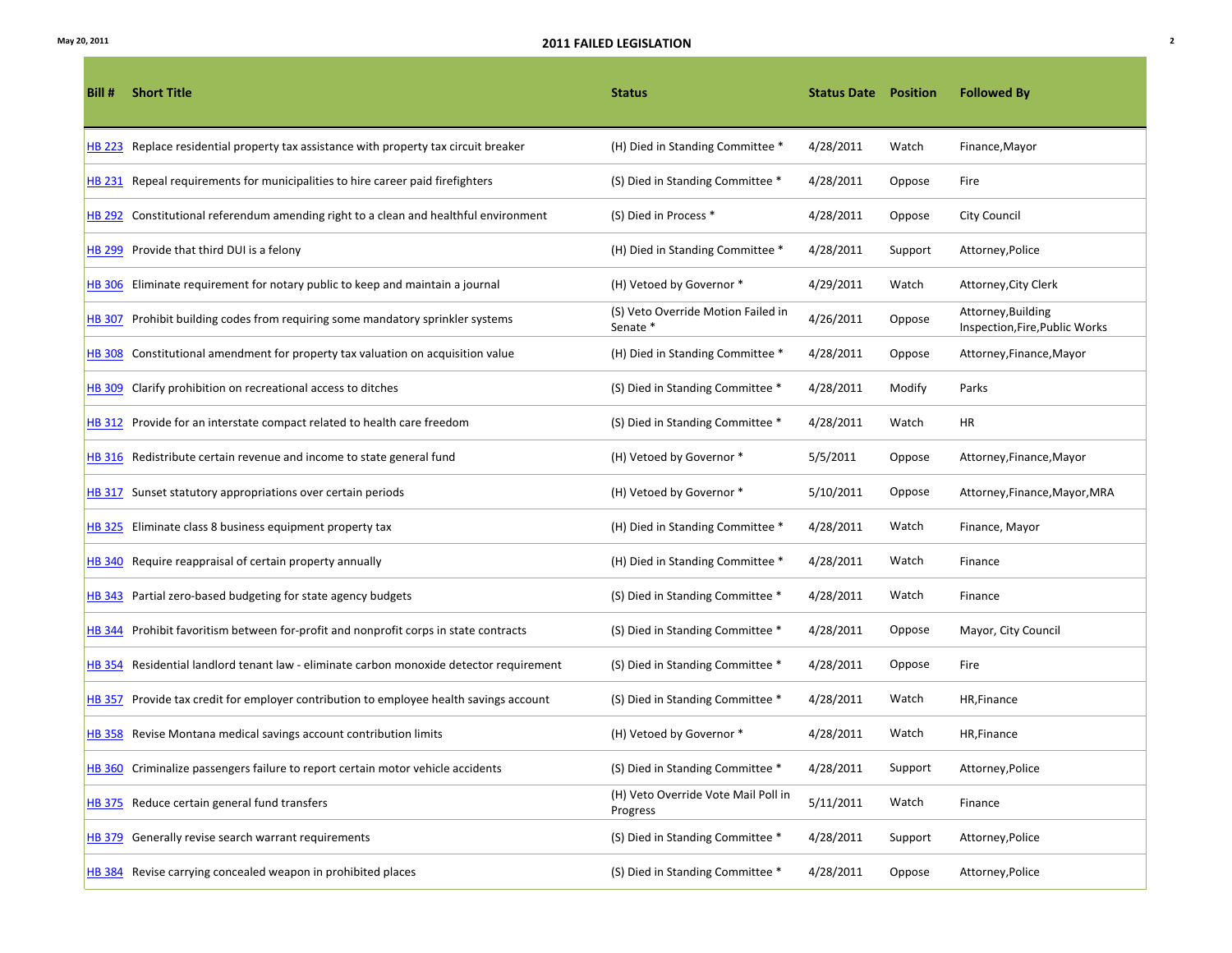| Bill # | <b>Short Title</b>                                                                    | <b>Status</b>                                   | <b>Status Date Position</b> |         | <b>Followed By</b>                                          |
|--------|---------------------------------------------------------------------------------------|-------------------------------------------------|-----------------------------|---------|-------------------------------------------------------------|
|        | HB 429 Revise procedures related to the Medical Marijuana Act                         | (H) Died in Standing Committee *                | 4/28/2011                   | Watch   | Attorney, Police                                            |
|        | HB 431 Eliminate state election day as a legal holiday                                | (H) Died in Process *                           | 4/28/2011                   | Watch   | HR                                                          |
|        | <b>HB 439</b> General obligation bonds for state government                           | (H) Died in Process *                           | 4/28/2011                   | Support | Attorney, Finance                                           |
|        | HB 444 Create budget database website for taxpayer right to know                      | (H) Veto Override Vote Mail Poll in<br>Progress | 5/16/2011                   | Watch   | Finance                                                     |
|        | HB 446 Address homeless prevention for people under Dept. of Corrections supervision  | (S) Died in Process *                           | 4/28/2011                   | Watch   | Attorney, Police, Mayor                                     |
|        | HB 448 Enact interstate compact for enforcement of firearms freedom laws              | (S) Died in Standing Committee *                | 4/28/2011                   | Watch   | Attorney, Police                                            |
|        | HB 463 Revise property tax reappraisal process by specifying burden of proof on value | (S) Died in Standing Committee *                | 4/28/2011                   | Watch   | Finance                                                     |
|        | HB 472 Conduct an interim study to generally revise tax laws                          | (H) Died in Standing Committee *                | 4/28/2011                   | Watch   | Attorney, Finance                                           |
|        | HB 489 Revise statutory rules for determining residency for voting and registration   | (S) Died in Standing Committee *                | 4/28/2011                   | Watch   | City Clerk, Attorney                                        |
|        | HB 492 Prohibit immigration sanctuary policies by local governments                   | (H) Vetoed by Governor *                        | 5/12/2011                   | Watch   | Attorney                                                    |
|        | HB 494 Revise laws relating to subdivision exemptions                                 | (H) Vetoed by Governor *                        | 5/13/2011                   | Support | Attorney, OPG                                               |
|        | HB 496 Allowing law enforcement agencies to destroy certain firearms they possess     | (S) Died in Standing Committee *                | 4/28/2011                   | Support | Police                                                      |
|        | HB 515 Provide for maximum number of dogs and minimum standards of care               | (H) Died in Standing Committee *                | 4/28/2011                   | Support | Health                                                      |
|        | HB 516 Limiting local ordinances to state protected classes                           | (S) Died in Standing Committee *                | 4/28/2011                   | Oppose  | Attorney, Mayor, City Council                               |
|        | HB 531 Revise civil liability for multiple defendants                                 | (H) Veto Override Motion Failed in<br>House *   | 4/13/2011                   | Watch   | Attorney, Municpal Court                                    |
|        | HB 542 Revise subdivision and platting act                                            | (H) Vetoed by Governor *                        | 4/13/2011                   | Oppose  | Attorney, OPG                                               |
|        | HB 550 Establish state authority over EPA on regulation of greenhouse gases           | (S) Died in Standing Committee *                | 4/28/2011                   | Oppose  | Health, OPG, City<br><b>Council, Conservation Committee</b> |
|        | <b>HB 555</b> Providing for nonduplication of health insurance benefits               | (H) Died in Process *                           | 4/28/2011                   | Watch   | HR                                                          |
|        | HB 563 Provide for public-private partnerships                                        | (S) Died in Process *                           | 4/28/2011                   | Watch   | Attorney                                                    |
|        | HB 564 Requiring urban renewal districts not supplant municipal services              | (H) Died in Standing Committee *                | 4/28/2011                   | Oppose  | MRA, Mayor, Finance                                         |
|        | HB 579 Revise laws relating to commercial driver's license testing                    | (H) Died in Standing Committee *                | 4/28/2011                   | Support | Attorney, HR, Council, Conservation<br>Committee            |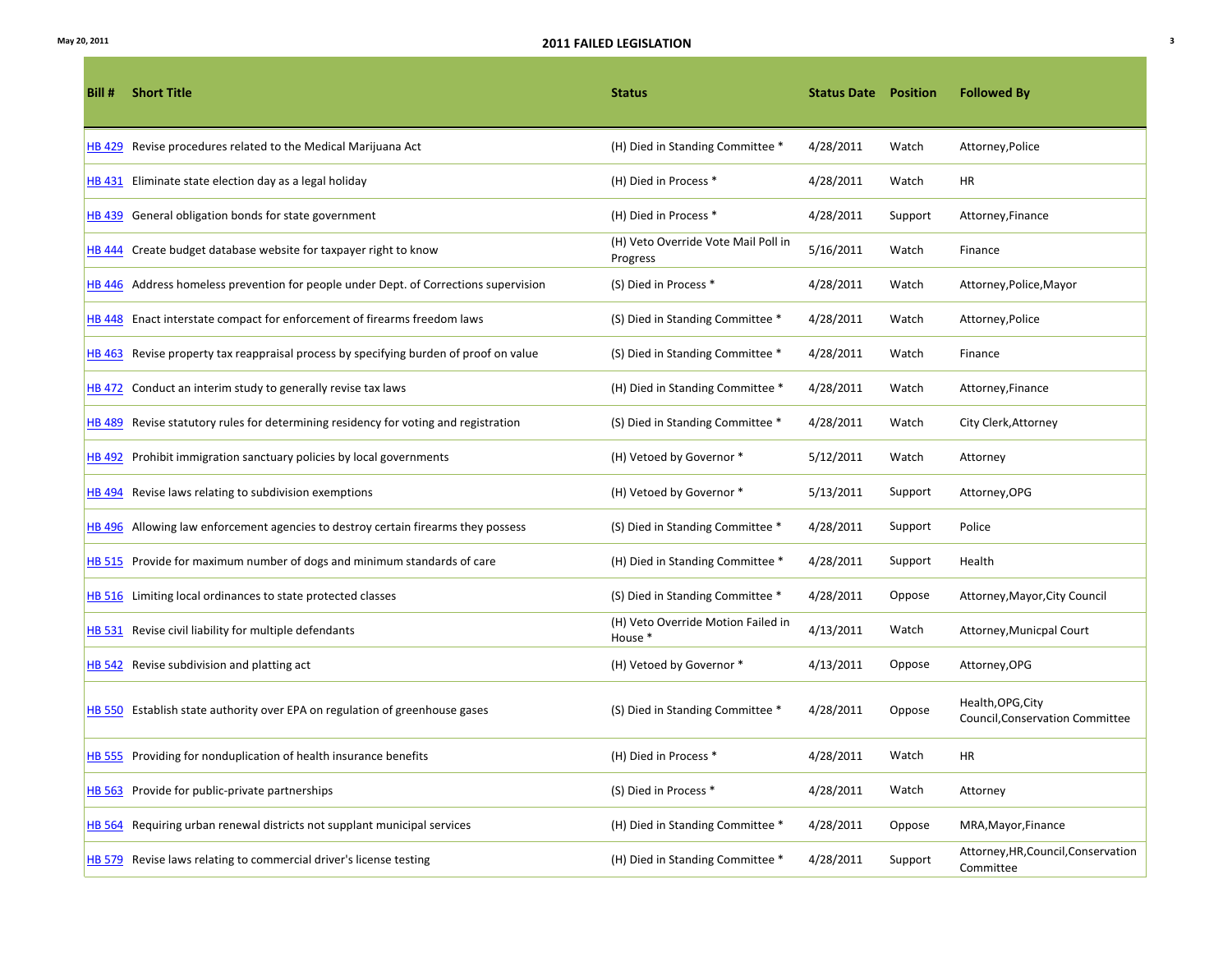| Bill #          | <b>Short Title</b>                                                                      | <b>Status</b>                                   | <b>Status Date Position</b> |                    | <b>Followed By</b>                |
|-----------------|-----------------------------------------------------------------------------------------|-------------------------------------------------|-----------------------------|--------------------|-----------------------------------|
|                 | HB 595 Provide 2-year reappraisal for class 4 and 1-year reappraisal for class 3 & 10   | (H) Died in Standing Committee *                | 4/28/2011                   | Watch              | Finance, MRA                      |
|                 | HB 596 Abolish income tax with replacement sales tax                                    | (H) Died in Standing Committee *                | 4/28/2011                   | Watch              | Mayor, Finance                    |
|                 | HB 597 Revise state public employee retirement systems                                  | (H) Died in Standing Committee *                | 4/28/2011                   | Watch              | HR, Finance                       |
|                 | HB 608 Close retirement systems and provide for annuity benefit program                 | (H) Died in Standing Committee *                | 4/28/2011                   | Oppose             | Finance, HR                       |
|                 | HB 609 Referendum on freedom to choose health insurance coverage                        | (H) Died in Process *                           | 4/28/2011                   | Watch or<br>Oppose | Finance, HR                       |
|                 | HB 610 General revise certain fees to implement House Bill No. 2                        | (H) Died in Process *                           | 4/28/2011                   | Watch              | Finance                           |
|                 | HB 612 Generally revise state healthcare laws to implement House Bill No. 2             | (H) Veto Override Vote Mail Poll in<br>Progress | 5/11/2011                   | Watch              | Health                            |
|                 | HB 629 Revise subdivision law and rent or lease exemption                               | (S) Died in Standing Committee *                | 4/28/2011                   | Undecided          | Attorney, OPG                     |
|                 | HB 632 Use spendable portion of coal sev. tax to pay down UAL in PERS, TRS, SRS, GWPORS | (H) Died in Process *                           | 4/28/2011                   | Watch              | Finance, HR                       |
|                 | HB 633 Revise healthy Montana kids program                                              | (H) Vetoed by Governor *                        | 5/9/2011                    | undecided          | Health                            |
|                 | HB 634 Generally revise law relating to data privacy                                    | (H) Died in Standing Committee *                | 4/28/2011                   | Watch              | Attorney, City Clerk              |
|                 | HB 637 Revise interlock requirements for DUI                                            | (H) Died in Standing Committee *                | 4/28/2011                   | Undecided          | Attorney, Police                  |
|                 | HB 645 Providing for a budget stabilization account                                     | (H) Died in Standing Committee *                | 4/28/2011                   | Undecided          | Finance                           |
|                 | HB 646 Referendum for constitutional spending limit                                     | (H) Died in Standing Committee *                | 4/28/2011                   | Undecided          | Finance                           |
| HJ24            | Interim study on property tax and options to replace with other revenue                 | (S) Died in Standing Committee *                | 4/28/2011                   | Watch              | Mayor, Finance                    |
| HJ 26           | Study energy consumption tax to replace other taxes                                     | (H) Died in Standing Committee *                | 4/28/2011                   | Undecided          | Finance, Mayor                    |
| HJ 27           | Study resolution for securing personal information                                      | (H) Died in Standing Committee *                | 4/28/2011                   | Undecided          | Attorney, City Clerk              |
| <u>HJ 28</u>    | Interim study on regulation of dog breeders                                             | (H) Died in Process *                           | 4/28/2011                   | Undecided          | Health                            |
| SB <sub>4</sub> | Provide immunity from civil liability for sports officials                              | (S) Died in Standing Committee *                | 4/28/2011                   | Watch              | Attorney, Parks, HR               |
| <b>SB 13</b>    | Revise fee for state parks on light vehicle registration to require opt-in              | (S) Died in Process *                           | 4/28/2011                   | Oppose             | Parks                             |
| <b>SB 57</b>    | Enhance penalty for consumer protection violations                                      | (H) Died in Standing Committee *                | 4/28/2011                   | Watch              | Attorney, Municipal Court, Police |
| <b>SB 58</b>    | Lengthen time DNA evidence must be preserved in certain cases                           | (H) Died in Standing Committee *                | 4/28/2011                   | Watch              | Attorney, Police                  |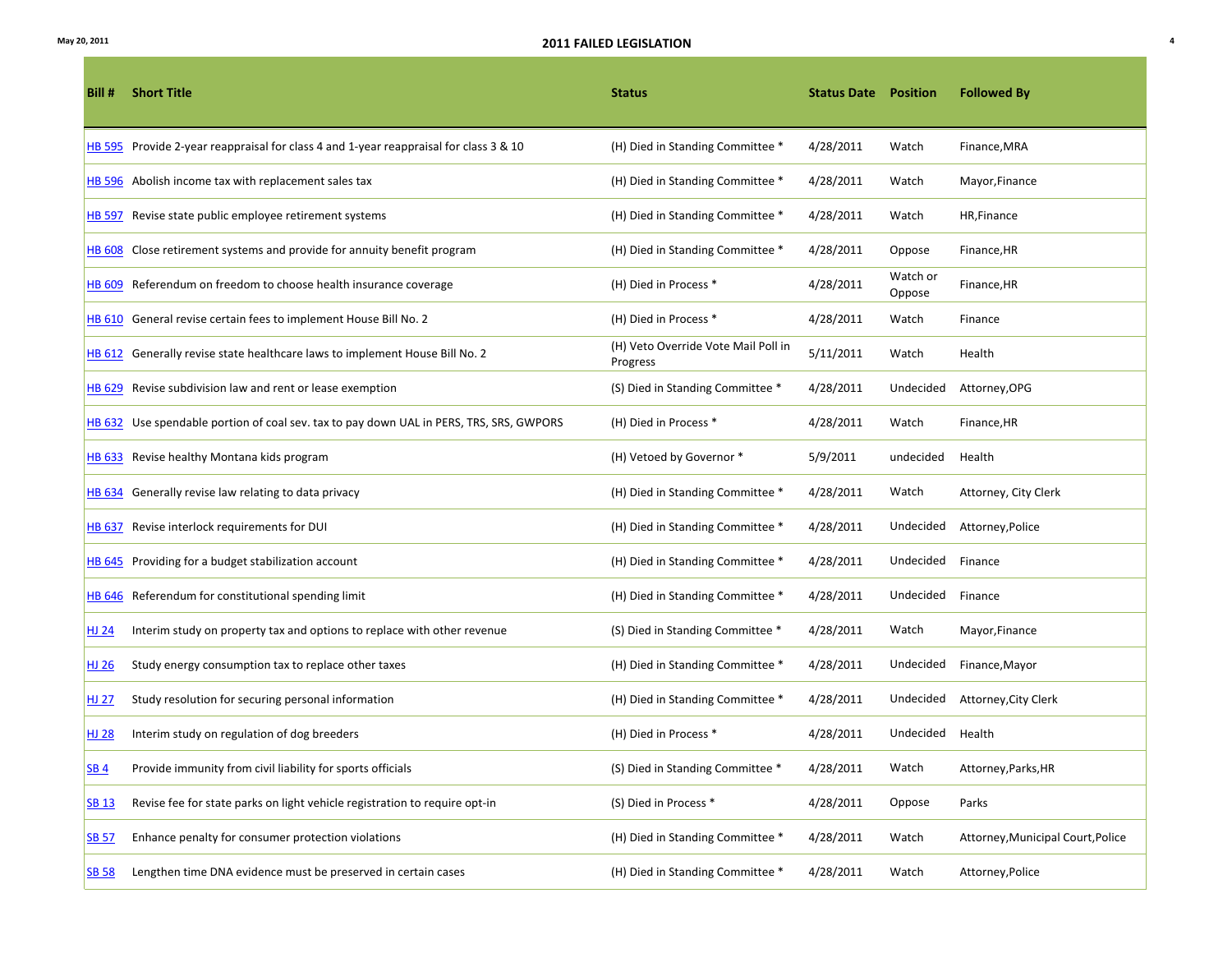| Bill #        | <b>Short Title</b>                                                                      | <b>Status</b>                                  | <b>Status Date</b> Position |         | <b>Followed By</b>                                                       |
|---------------|-----------------------------------------------------------------------------------------|------------------------------------------------|-----------------------------|---------|--------------------------------------------------------------------------|
|               | SB 104 Limiting a public utility's ability to implement inverted block rates            | (H) Died in Standing Committee *               | 4/28/2011                   | Watch   | Mayor                                                                    |
| <b>SB 105</b> | Eliminating the energy development and demonstration grant programs                     | (H) Died in Standing Committee *               | 4/28/2011                   | Watch   | City Council, Conservation<br>Committee, OPG                             |
| SB 109        | Revise definition of eligible renewable resources to include hydroelectric power        | (S) Veto Override Motion Failed in<br>Senate * | 4/26/2011                   | Oppose  | City Council, Conservation<br>Committee, OPG                             |
| <b>SB 111</b> | Limit noneconomic damages in motor vehicle accidents                                    | (S) Vetoed by Governor *                       | 4/13/2011                   | Support | Finance, Police, Attorney                                                |
|               | SB 114 Sheriff must authorize federal employee arrest, search, or seizure               | (S) Vetoed by Governor *                       | 4/13/2011                   | Watch   | Police                                                                   |
|               | SB 117 Coordination between local government, schools, districts and federal government | (H) Died in Standing Committee *               | 4/28/2011                   | Oppose  | Attorney, Police, Mayor                                                  |
|               | SB 129 Referendum to limit state employee salaries and benefits                         | (H) Died in Standing Committee *               | 4/28/2011                   | Watch   | Finance, HR, Mayor                                                       |
|               | SB 141 Address bullying in Montana schools                                              | (H) Died in Standing Committee *               | 4/28/2011                   | Watch   | Attorney, Police                                                         |
|               | SB 151 Provide a court surcharge to fund Montana Crime Prevention Association           | (H) Died in Standing Committee *               | 4/28/2011                   | Support | Police                                                                   |
| <b>SB 154</b> | Regulating medical marijuana provider supply system                                     | (S) Died in Standing Committee *               | 4/28/2011                   | Watch   | Attorney, Police                                                         |
| <b>SB 159</b> | Revise energy efficiency and code adoption requirements in building codes               | (S) Vetoed by Governor *                       | 4/13/2011                   | Oppose  | Building Inspection, OPG, City<br><b>Council, Conservation Committee</b> |
|               | SB 170 Revise medical marijuana laws on obtaining certificate for chronic pain          | (S) Died in Standing Committee *               | 4/28/2011                   | Support | Attorney, Police                                                         |
|               | SB 193 Revise laws related to medical marijuana                                         | (S) Died in Standing Committee *               | 4/28/2011                   | Watch   | Attorney, Police, Mayor                                                  |
| <b>SB 217</b> | Revise award of costs to enforce constitutional right-to-know                           | (H) Died in Standing Committee *               | 4/28/2011                   | Oppose  | Attorney, City Clerk                                                     |
|               | SB 226 Amend utility net metering requirements                                          | (H) Died in Standing Committee *               | 4/28/2011                   | Oppose  | City Council, Conservation<br>Committee                                  |
| <b>SB 227</b> | Requiring a report on advertising of state government services                          | (H) Died in Standing Committee *               | 4/28/2011                   | Watch   | Health, OPG, Parks                                                       |
|               | SB 251 Prohibit distracted driving                                                      | (S) Died in Process *                          | 4/28/2011                   | Support | Attorney, Police, Mayor                                                  |
| <b>SB 257</b> | Referendum to revise election laws                                                      | (S) Died in Standing Committee *               | 4/28/2011                   | Oppose  | City Clerk                                                               |
|               | SB 276 Generally revise deviate sexual conduct laws                                     | (H) Died in Standing Committee *               | 4/28/2011                   | Support | Attorney, Police                                                         |
| SB 291        | Disclosure of state publications and media expenses                                     | (H) Died in Standing Committee *               | 4/28/2011                   | Watch   | Attorney, City Clerk                                                     |
|               | SB 301 Moratorium on land purchases by dept. of fish, wildlife, and parks               | (H) Died in Standing Committee *               | 4/28/2011                   | Oppose  | Parks                                                                    |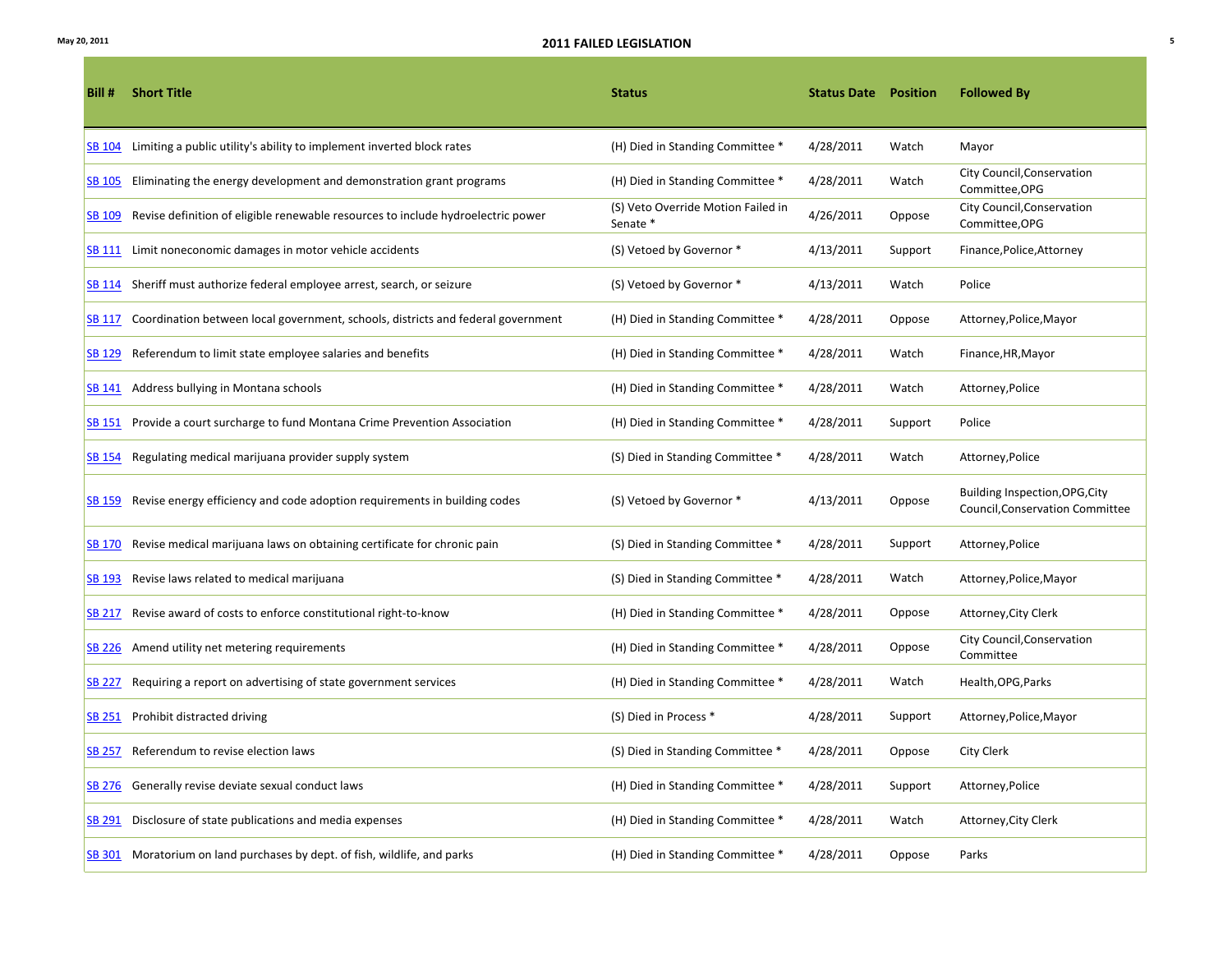| Bill#            | <b>Short Title</b>                                                                 | <b>Status</b>                    | <b>Status Date Position</b> |                  | <b>Followed By</b>                 |
|------------------|------------------------------------------------------------------------------------|----------------------------------|-----------------------------|------------------|------------------------------------|
| <b>SB 306</b>    | Revise mining laws regarding cyanide health and vat leach open-pit mining          | (S) Vetoed by Governor *         | 5/12/2011                   | Watch            | <b>City Council</b>                |
|                  | SB 317 Generally the Montana Environmental Policy Act                              | (H) Died in Standing Committee * | 4/28/2011                   | Watch            | Health, OPG                        |
| <b>SB 322</b>    | Referendum to revise venue for lawsuits challenging validity of statute            | (H) Died in Standing Committee * | 4/28/2011                   | Watch            | Attorney                           |
| <b>SB 323</b>    | Referendum to allow over-ride of court decisions invalidating statute              | (S) Died in Standing Committee * | 4/28/2011                   | Oppose           | Attorney, Municpal Court           |
| <b>SB 325</b>    | Referendum to require majority vote in general elections                           | (H) Died in Standing Committee * | 4/28/2011                   | Oppose           | Attorney, City Clerk, Mayor        |
| <b>SB 328</b>    | Require PERS new hires to be in DC plan                                            | (H) Died in Standing Committee * | 4/28/2011                   | Watch            | HR, Finance                        |
|                  | SB 336 Generally revise medical marijuana laws to authorize PTSD for coverage      | (S) Died in Standing Committee * | 4/28/2011                   | Oppose           | Attorney, Police                   |
|                  | SB 341 Revise certain unemployment insurance charges to employers                  | (H) Died in Standing Committee * | 4/28/2011                   | Watch            | HR                                 |
| SB 346           | Require Dept of Revenue to provide certain information on website                  | (S) Died in Standing Committee * | 4/28/2011                   | Watch            | Finance                            |
| SB 371           | Encourage manufacture of ammunition in Montana to ensure availability              | (S) Died in Process *            | 4/28/2011                   | Watch            | Police                             |
|                  | SB 375 Generally revise workers' compensation                                      | (S) Died in Standing Committee * | 4/28/2011                   | Watch            | HR                                 |
| <b>SB 378</b>    | Notice required for recording instrument affecting title to real property          | (S) Died in Standing Committee * | 4/28/2011                   | Oppose           | Attorney, City Clerk, Public Works |
| <b>SB 383</b>    | Define spot zoning                                                                 | (S) Died in Process *            | 4/28/2011                   | Watch            | Attorney                           |
| <b>SB 392</b>    | Revise tax laws related to class eight property tax exemptions                     | (S) Died in Standing Committee * | 4/28/2011                   | Watch            | Finance, Mayor                     |
| <b>SB 393</b>    | Revise tax law by providing refundable tax credit for property taxes paid          | (S) Died in Standing Committee * | 4/28/2011                   | Watch            | Finance                            |
|                  | SB 405 Revise stream access law                                                    | (S) Died in Standing Committee * | 4/28/2011                   | Support          | Parks, Attorney                    |
| SB 406           | Central assessment mediation instead of dispute review or tax appeal board         | (S) Vetoed by Governor *         | 5/11/2011                   | Undecided        | Finance, Mayor                     |
|                  | SB 416 Restoring the balance and protections under the MT Environmental Policy Act | (S) Died in Standing Committee * | 4/28/2011                   | Undecided        | Health                             |
|                  | SB 421 Revise animal welfare laws                                                  | (H) Died in Process *            | 4/28/2011                   | undecided Health |                                    |
| SI <sub>16</sub> | Study resolution on increasing passenger rail in Montana                           | (S) Died in Standing Committee * | 4/28/2011                   | Support          | City Council, Strohmaier           |
| SJ 21            | Study of eminent domain and just compensation for property                         | (H) Died in Process *            | 4/28/2011                   | undecided        | Attorney, Finance, Mayor           |
| SI <sub>22</sub> | Interim study resolution on innovation incentives to encourage renewable energy    | (H) Died in Standing Committee * | 4/28/2011                   | undecided        | OPG, Health                        |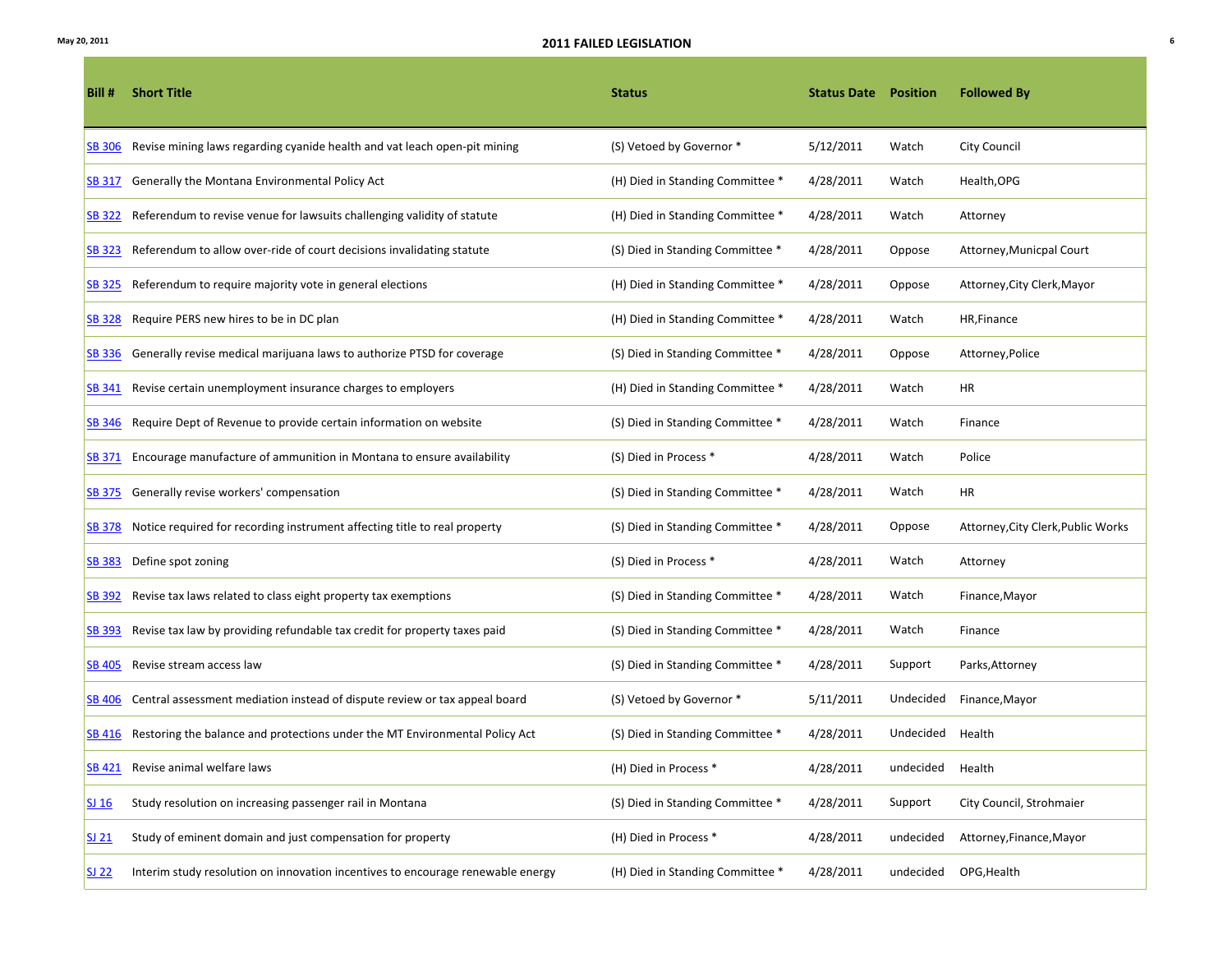| Bill #        | <b>Short Title</b>                                                                     | <b>Status</b>                                   | <b>Status Date</b> | <b>Position</b> | <b>Followed By</b>  |
|---------------|----------------------------------------------------------------------------------------|-------------------------------------------------|--------------------|-----------------|---------------------|
|               | SB 307 Have leg. interim committees allow public comment on privatizing state programs | (S) Veto Override Motion Failed in<br>Senate    | 5/13/2011          | Watch           | Attorney, Mayor     |
| <b>SB 358</b> | Generally revise tax increment financing districts                                     | (S) Veto Override Vote Mail Poll in<br>Progress | 5/13/2011          | Watch           | MRA, Mayor, Finance |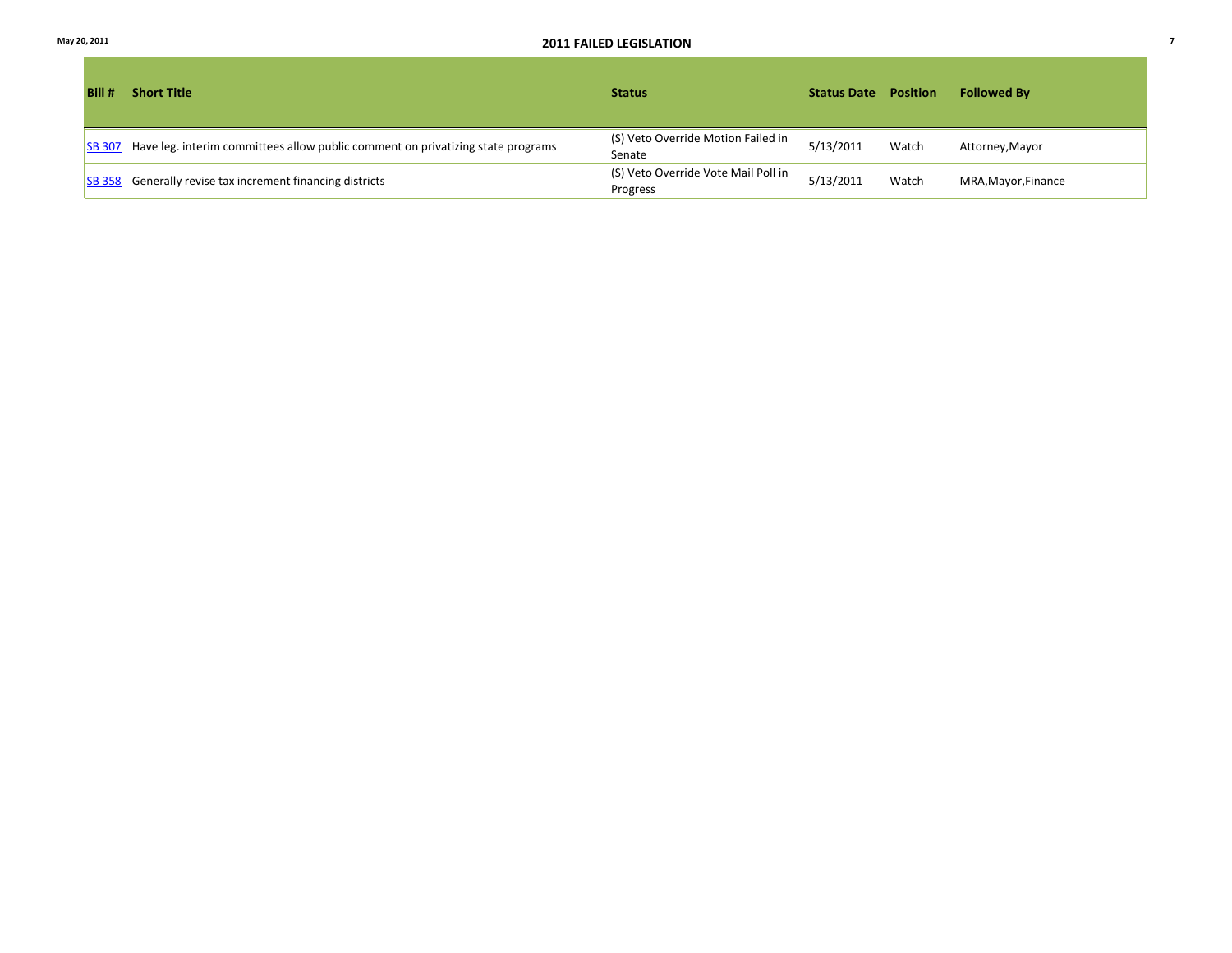|  |  | May 20, 2011 |
|--|--|--------------|
|--|--|--------------|

| <b>Bill # Short Title</b> | <b>Status</b> |  | <b>Status Date Position Followed By</b> |
|---------------------------|---------------|--|-----------------------------------------|
|                           |               |  |                                         |